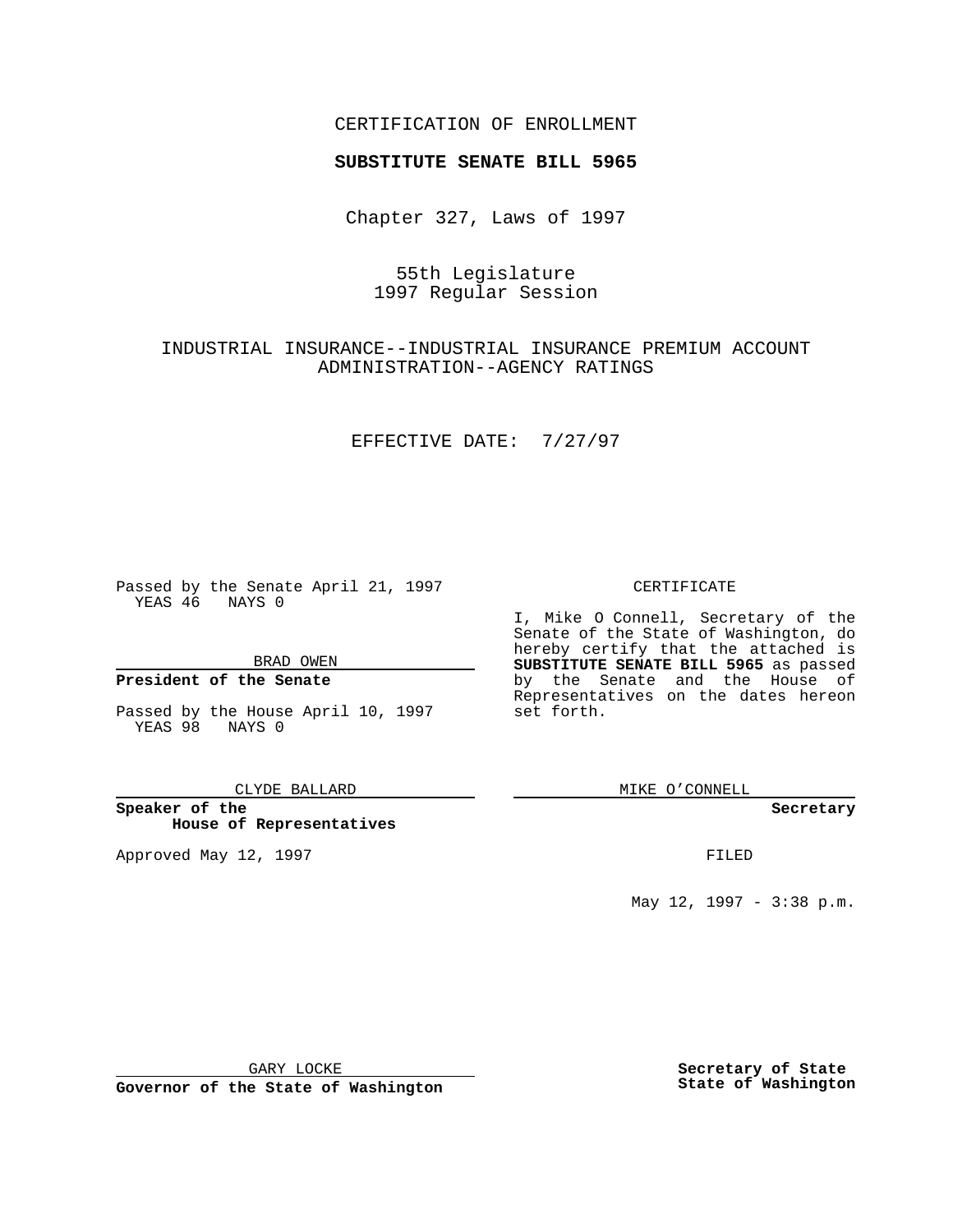## **SUBSTITUTE SENATE BILL 5965** \_\_\_\_\_\_\_\_\_\_\_\_\_\_\_\_\_\_\_\_\_\_\_\_\_\_\_\_\_\_\_\_\_\_\_\_\_\_\_\_\_\_\_\_\_\_\_

\_\_\_\_\_\_\_\_\_\_\_\_\_\_\_\_\_\_\_\_\_\_\_\_\_\_\_\_\_\_\_\_\_\_\_\_\_\_\_\_\_\_\_\_\_\_\_

## AS AMENDED BY THE HOUSE

Passed Legislature - 1997 Regular Session

### **State of Washington 55th Legislature 1997 Regular Session**

**By** Senate Committee on Commerce & Labor (originally sponsored by Senators Schow, Horn, Anderson, Heavey and Franklin)

Read first time 03/05/97.

1 AN ACT Relating to agency ratings for industrial insurance; 2 amending RCW 51.44.170; and amending 1990 c 204 s 1 (uncodified).

3 BE IT ENACTED BY THE LEGISLATURE OF THE STATE OF WASHINGTON:

4 **Sec. 1.** RCW 51.44.170 and 1991 sp.s. c 13 s 29 are each amended to 5 read as follows:

6 The industrial insurance premium refund account is created in the 7 custody of the state((treasury)) treasurer. All industrial insurance 8 refunds earned by state agencies or institutions of higher education 9 under the state fund retrospective rating program shall be deposited 10 into the account. ((Moneys in the account may be spent only after 11 appropriation)) The account is subject to the allotment procedures 12 under chapter 43.88 RCW, but no appropriation is required for 13 expenditures from the account. Only the executive head of the agency 14 or institution of higher education, or designee, may authorize 15 expenditures from the account. No agency or institution of higher 16 education may ((receive an appropriation)) make an expenditure from the 17  $\alpha$  account for an amount greater than the refund earned by the agency. If 18 the agency or institution of higher education has staff dedicated to 19 workers' compensation claims management, expenditures from the account